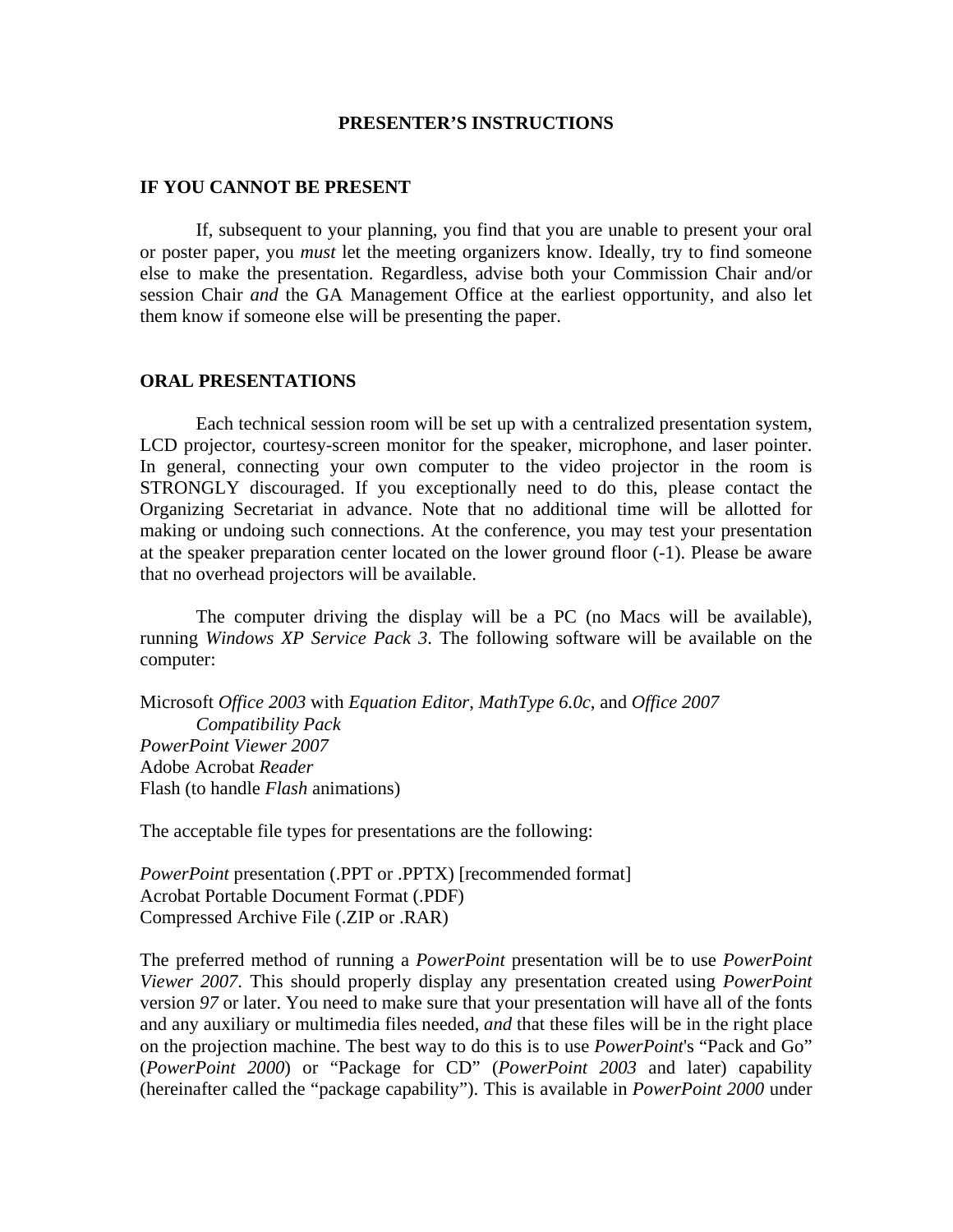File...Pack and Go, or in later versions under File...Package for CD. For a tutorial on using Package for CD, see http://support.microsoft.com/kb/828504. Note that Package for CD can also be used to create a "package" file, which can then be copied onto a flash memory stick. One of the advantages of the package capability is that you can include all of the fonts your presentation uses in your presentation. This avoids the problem of a font used to prepare your presentation not being present on the display computer. It is STRONGLY suggested that you take your "packaged" presentation to another computer, and practice unpacking it and showing the presentation, just to make sure that the "packaged" presentation contains everything you need, and that you are familiar with the process. You should also make sure that any and all graphics, multimedia, or other files used by your presentation are included with your presentation (another reason for using the package capability, and for trying your presentation on a computer other than the one on which it was created). Once you get to the General Assembly, you are STRONGLY urged to use the computer in the presentation preview room to check your presentation. Even if you do not have any multimedia effects or use auxiliary files, font incompatibilities, different resolutions for the projector, and differences in standard formats around the world very commonly cause problems. You will not be given extra time during your presentation to solve such problems.

 Presentations can be loaded onto the computers in the session rooms via either CD-ROM or USB flash memory stick. It is requested that you do *not* use a U3-enabled flash memory stick (for example, most recent SanDisk brand memory sticks are U3 enabled). In creating a CD-ROM for your presentation, please do so in a manner such that no special software is required to read the CD-ROM. For example, some popular CD-R software provides an option of creating a "data CD" or using "DirectCD." Create a data CD; do *not* use "DirectCD." Using the latter can lead to reading compatibility problems in some cases. Also, please be sure that your software is set to close the session when you finish recording the CD. Only CD-R drives (but not "regular" CD-ROM drives) can read CDs recorded with the session left open. It is STRONGLY urged that you try reading the CD you have created on another computer (with a standard CD-ROM drive), in order to maximize the likelihood that the CD can be read by the presentation computers. Again, please test your method of loading the presentation in the presentation preview room well before your session begins.

Be sure to bring a backup copy of your presentation with you to the conference.

 Oral presentations typically consist of 15 minutes for the presentation of the paper (problem, background, innovative approach, new results, comparative evaluation, and conclusions), with an additional three minutes available for questions and discussion with the attendees. The other two minutes in the 20-minute "slot" allotted for each presentation are for introduction of the paper and transition between speakers. Typically, one viewgraph takes about one minute to present. *Please practice and time your presentation in advance!* Additional viewgraphs may be prepared to support possible answers to attendees' questions. Each viewgraph should not be crowded with text and graphics. Too much text should be avoided. Viewgraphs should support the presentation;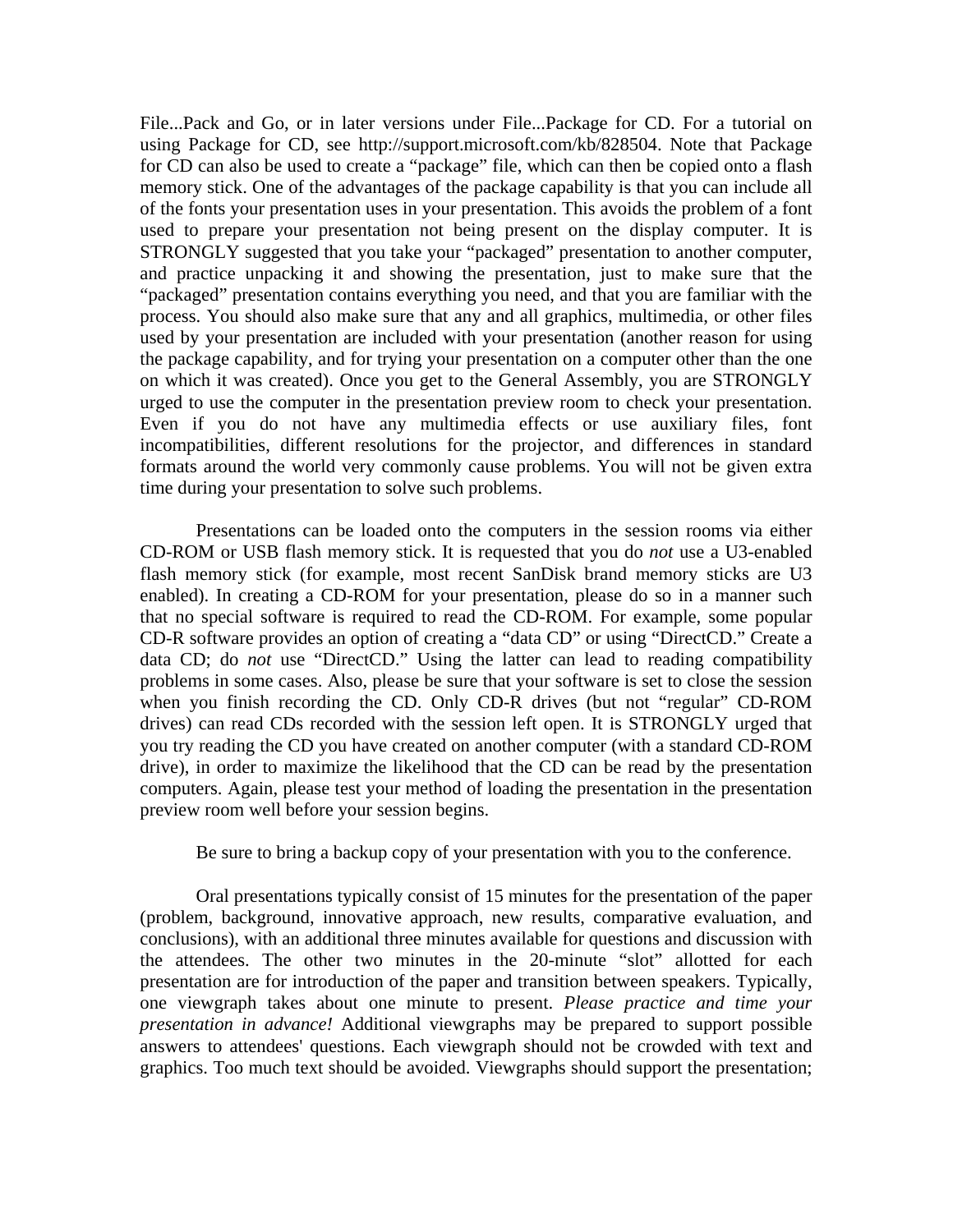they should not be simply read out by the presenter. Graphics help in communications, and are generally more understandable for pointing out the basic ideas.

 Use large fonts so they can be read without major effort: typically, at least a 20 point font should be used (and 28 points as a minimum font size is better). Remember that your presentation has to be followed easily by those sitting in the back of the room!

 Presentations should be clearly structured. Begin with a title page and include a list of contents to outline the topics described in the presentation. The basic problem should be clearly stated, as well as the application area. Background and previous work should be summarized to provide a perspective for the results presented in the paper. The innovative approach should be clearly stated. The application of the approach to the problem should be described, and the main features or characteristics of the problems and solutions pointed out. The results should be clearly outlined and evaluated. Appropriate comparisons with previous results should be presented. Conclusions should summarize the work performed, and point out the main innovation and results. Future work and developments may also be included. Typically, the audience should be able to understand what you did and why you did it within the first two minutes of a good presentation.

 You should arrive at the session room for your presentation at *least* 15 minutes before the start of the session. You should introduce yourself to the session Chair, and load your presentation onto the presentation computer.

## **POSTER PREPARATION AND SETUP**

 Each poster board is approximately 110 cm high (44") and 225 cm wide (90"). These poster boards are made of composite materials, suitable for mounting presentations with push-pins or scotch tape. You may bring your own mounting materials; however, a supply of push-pins or scotch tape will be available at the conference.

 Your poster presentation should be easily readable from 1.5 to 2 m (5 to 6.5 feet) away, since people will view it standing or as they are walking by. The following character sizes are recommended:

| Text and figure captions: | 6 to 10 mm $(24 \text{ to } 40 \text{ points})$ high |
|---------------------------|------------------------------------------------------|
|                           | (at least 32 points is recommended)                  |
| Titles:                   | $15 \text{ mm}$ (60 points) high                     |
| Subtitles:                | $10 \text{ mm}$ (40 points) high                     |

Important points should be highlighted and arranged in a clear sequence. Graphical elements take on increased significance in the poster format and should be utilized accordingly. Do not simply reproduce your paper in large type.

 Posters will be set up in designated areas (see conference program). You must be present at your poster setup during the full time designated for your session. During this